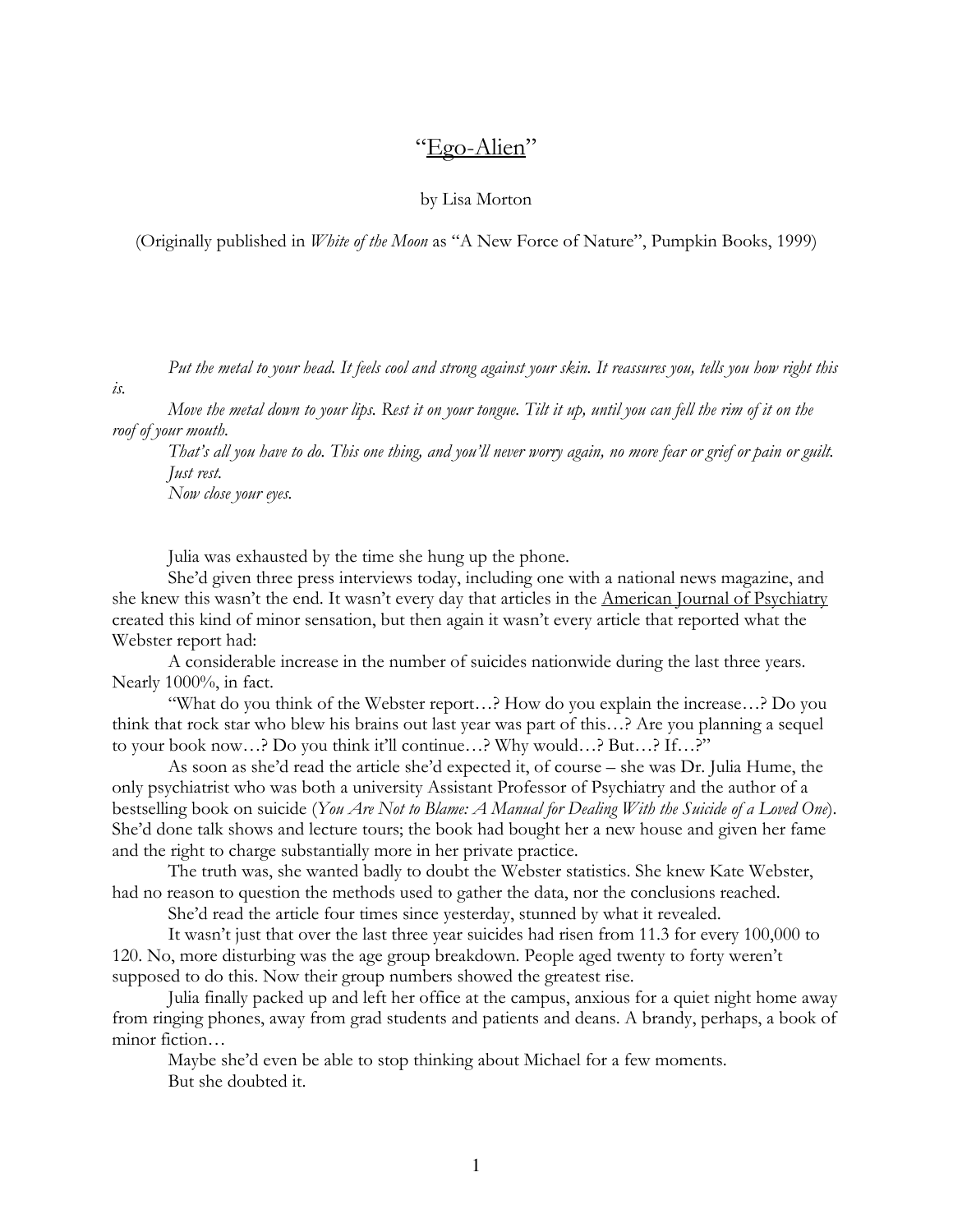She had first met Michael when she was eighteen. A college freshman, she'd spent one semester in the campus dormitories and loathed it. Intent on never again being awakened by drunken sports fans bellowing at four in the morning, she had used the semester break to find offcampus housing she could afford.

 Michael had advertised in the local paper for a roommate. He'd lost the most recent one ("gave up and went back home," he'd told her), and needed a replacement. Although the apartment was barely a step up space-wise from the two-beds-in-a-closet dorm room, Michael himself was another matter.

 Eighteen-year old Julia had thought he was the handsomest man she'd ever seen. She was smitten, even though he had routinely informed her at that first meeting that he was gay ("but not a party boy, I work too hard for that"). Michael was twenty-seven, had been acting since the second grade (the Cowardly Lion in the class production of The Wizard of Oz), and although he'd received rave reviews for her performance in an Off-Off-Broadway production two years ago, he was still waiting for his big break.

 "Now, in the time-honored tradition of all struggling actors, I wait tables and keep a stack of head-shots in the kitchen," he laughed.

 He'd liked her instantly as well, enough to virtually beg her to take the apartment. She'd moved in the next day, and the friendship had been immediate and deep. For the next four years they'd lived together in the close quarters with virtually no disagreements, shared meals and movies, her complaints about professors vying with his audition gripes. Friends called them "the old married couple". They both dated – Michael considerably more than the young med student – but they were each others' most serious relationship.

She was twenty-three on the night it ended.

8:30 p.m. She was tired, as always, just coming home.

Arms full of books as she negotiated the door.

Dark inside. No lights. Michael must have taken a night-shift at the restaurant tonight.

 Lights on, books unloaded, a quick look at the mail, then down the hall to the bathroom. Lights on.

The sliding glass doors around the shower stall spotted with blood.

 She'd rolled the doors back to reveal Michael inside, folded over impossibly, gun still in his hand, the sickening metallic tang mixed in the air with soap scent. And everywhere blood.

 Clotted. Frozen in streams. Pooled around him, some seeping down the drain. Michael had killed himself.

 She was jolted from the dream about Michael by the phone. Heart pounding, she looked around a moment, terrified by the dark room, the ringing. Then she remembered she was no longer twenty-three, no longer stumbling onto the scene of a self-slaughter. She glanced at the clock, a fresh adrenaline surge jolted her when she saw it was 3:10 a.m.

 Julia cleared her throat and scrabbled for the phone, trying to sound awake as she answered. "Dr. Hume?"

"Yes…" She knew the voice, tried to will her heart to calm so she could focus.

"It's Jill Ehrendson."

 Of course. Jill Ehrendson was one of the patients from her private practice. A middle-aged woman, recently divorced, with enough money to afford Julia. She'd been treating Jill for depression, and Jill had responded well to a new serotonin reuptake inhibitor, Levalin. Now Jill's life was going well; she had even begun dating again.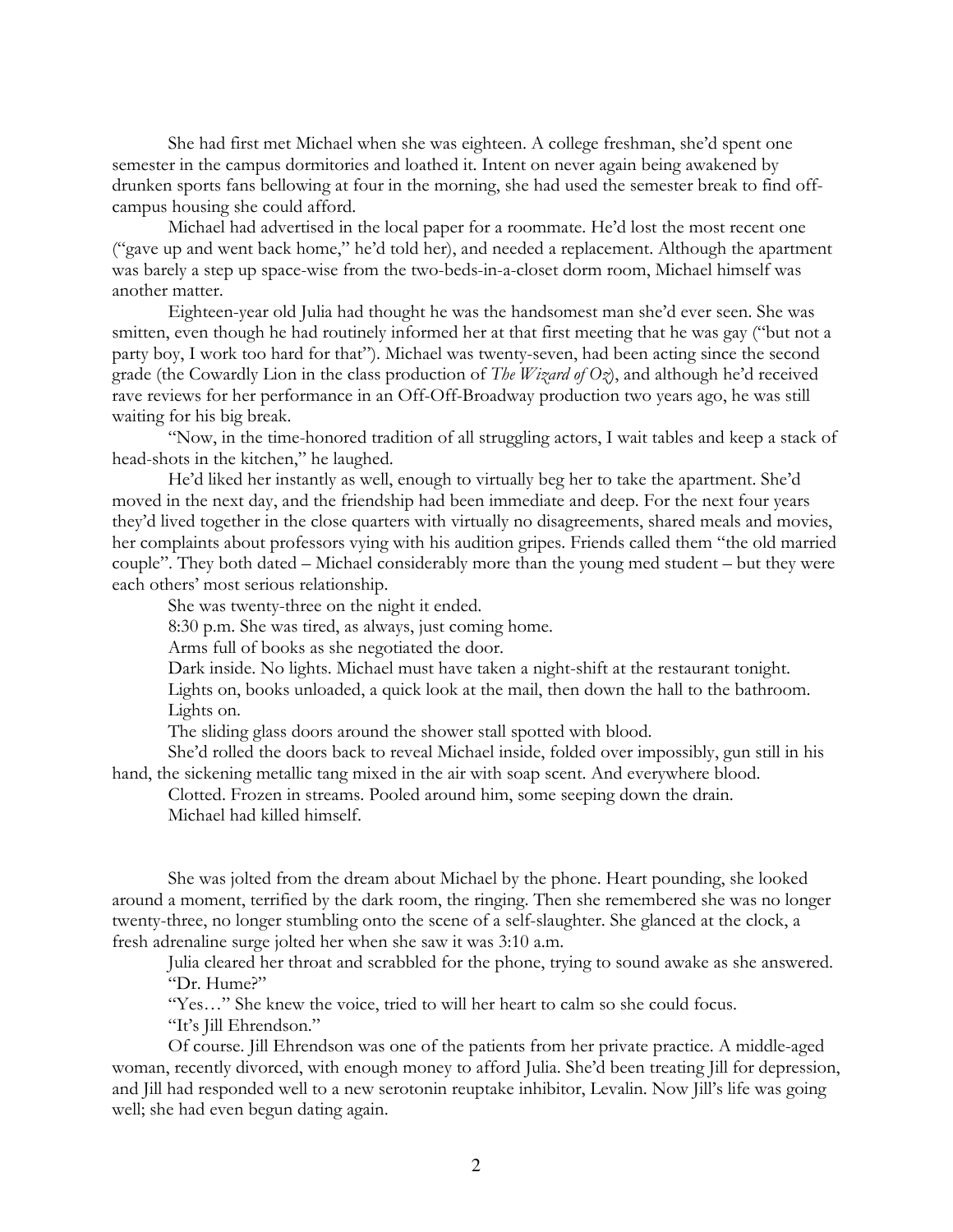"I'm sorry to call you so late, and at home, but …"

 "No, Jill, that's fine. That's why you have the number." Julia sat up, turned on the bedside lamp, rubbed her eyes. "Tell me what's going on."

 Jill's voice sounded strained, distant. "It's these thoughts. I can't get them out of my head." "What kind of thoughts?"

"About dying."

 Julia was fully awake in an instant now, pulling herself up out of the bed. "Why? What happened?"

 "That's just it – nothing's happened. Everything's fine, but I…keep thinking about it." "Did you stop taking the Levalin, Jill?"

"No."

 She heard a car engine roar behind Jill, couldn't be certain it hadn't drowned out something she'd said. "I can barely hear you. Where are you?"

"On the roof of my apartment building."

Julia was already grabbing at clothes.

"Where do you live, Jill? I'm on my way."

"No, Dr. Hume, that's not why I called you."

" $\text{full}$  – "

She cut Julia off. "I only wanted you to know that this had nothing to do with you, that's

all."

## " $\text{Fill} -$ "

There was a noise on the other end, a strange whistling sound, then nothing.

The step off will be the only hard part. After that, the most exhilarating seconds of your life. One, two, as you fly, freed at last of all bounds. Your body might cartwheel, but there will be no panic or dread for you. Just enjoy the final rush, and know that after one brief second of pain there will be purity, simplicity, nonbeing. Step into the air.

 After Julia had called 911, she'd raced to her office and dug Jill's billing information out of the computer. By the time she got to Jill's apartment complex, the body had already been carted away. A cop was talking to neighbors. Nobody had mopped up the blood yet.

It was a four-story apartment building.

 The next day Julia let the machine get her office calls. Sure enough, at least one reported already had the story. She didn't return the calls. She only spoke to the police, who were mercifully brief.

 Lyle Bach came by to offer his condolences. She didn't know how he'd heard so quickly. Being the dean of the department, she wondered if the cops had spoken to him as well. He assured her they hadn't, that he'd seen a mention of it in the paper. Yes, the paper had noted that she'd been treating Jill, a minor publicity item that Julia thought she could have done without.

She asked Lyle if she could see him tonight.

 It was difficult enough being involved with her boss. The fact that he was married made it that much tougher.

 They'd been seeing each other for two years. Julia was happy with the relationship, which consisted mainly of professional camaraderie and the occasional unprofessional office coupling. Once, during a spring break, Lyle had arranged to be "away on business" and Julia had joined him. They'd spent five days in Florida, their one and only vacation together.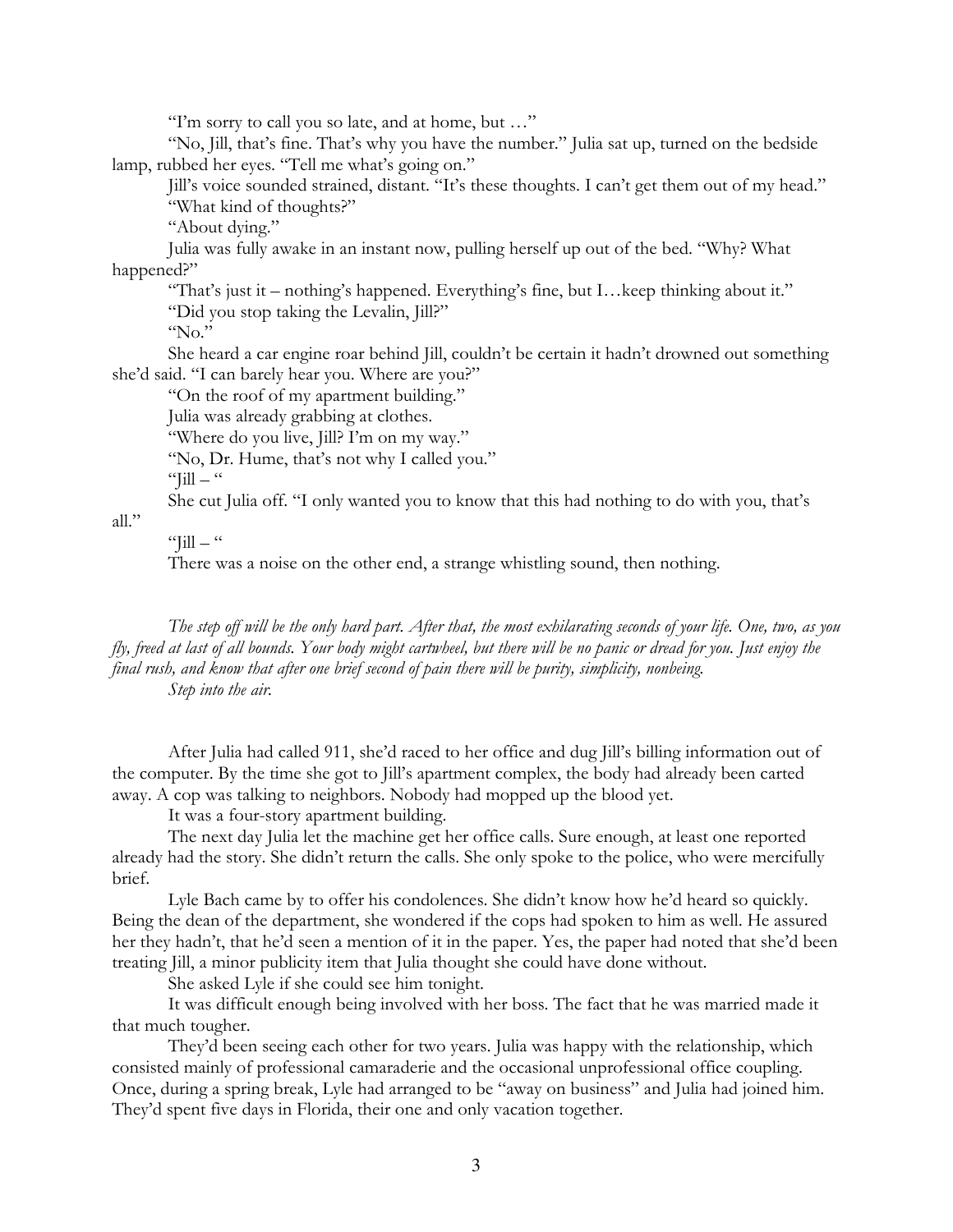Lately it had cooled down. Two years ago Julia had sniffed contemptuously at the phrase "biological time-clock". But two years ago she had only been thirty-five. Now she was thirty-seven, and was surprised to find that the thought of having a child no longer filled her with disdain; now it seemed like a goal, a purpose, a destination. She tried to analyze her own feelings, but couldn't explain it away as mere ego or status-seeking or desperation. It was simpler, more basic than that. She wanted a child. She wasn't sure she wanted another woman's husband to be father to that child.

 But she needed comfort tonight, and Lyle agreed to see her. Dinner, at a small restaurant, then back to her house. They made familiar, slow love, and Julia was grateful, for that and the way he listened afterward. Listened as she talked about Jill Ehrendson, and how the woman should never have done what she'd done, how she'd been making progress, how happy she'd been the last time Julia had seen her.

 Lyle listened, and reassured and comforted. They both laughed when he used the title of her book on her.

 She was surprised at how melancholy she felt after he left, going home to his wife and his own children.

The next day Julia hit her practice and pocketed three sample packs of Levalin.

After Michael, the cops had come and asked her all the questions.

 Had he been depressed lately? Had he broken up with someone, lost a job? Had he tried this before?

She'd told them. About the time he'd taken the pills.

 It was before she'd met him. One night, he'd drunkenly confessed to her about his teenaged overdose. Mad at his parents, who refused to acknowledge that their son was gay. A convenient bottle of his mother's Valium. A new prescription, barely touched. He'd downed twenty before they got to him, his father breaking down the bedroom door. After his stomach had been pumped at the hospital, his father had told him he was no longer welcome in his home.

"A very bad stunt," Michael had called it.

 The cop who had taken Julia's statement had just nodded. "Coroner won't have to work at this one, at least."

"What do you mean?" Julia had innocently asked.

"Guy fits the profile almost perfect."

 He'd turned away then. Julia had wanted to tell him that Michael was more than any profile, that he didn't fit it all…

 But instead she became obsessed. And eventually her obsession with self-inflicted death became her life.

 Julia started taking the Levalin. The press stopped calling, quickly losing interest in a story that had never been much more than statistics anyway. Lyle remained supportive, expressing concern about her.

 But something had changed. Julia couldn't be sure it wasn't the Levalin, but the world had become grey to her, grey and heavy. She seemed to be straining under some immense weight all the time, an Atlas invisible to all others. She cancelled sessions with patients, feeling inadequate to the task of relieving anyone else of a burden. She still thought about a child, but it now seemed an impossibly distant, unattainable dream. She tried to lose herself in simple pleasures – rented movies, books, sitcoms – but found her mind drifting off, to nowhere. She stopped taking Levalin and nothing changed, so instead she took more.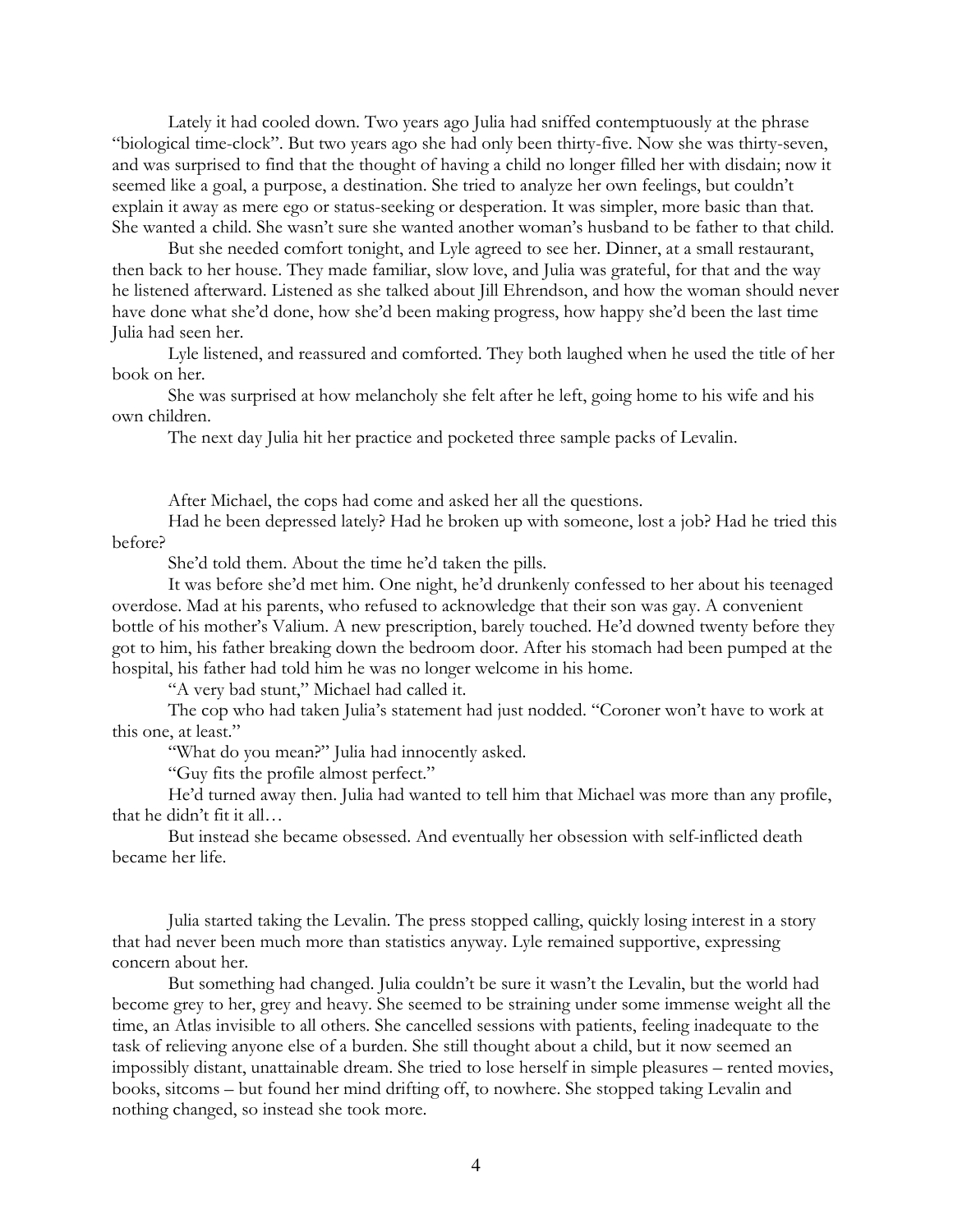When she cancelled her first class, Lyle came to her house in the afternoon. He told her she needed to see someone.

"I am someone," she responded.

 She put him off with vague reassurances that she would get over this, would get back on schedule again, everything would be fine.

But the world was just as grey when she looked again.

 So you want it to be clean? No mess, no splatters or streams of you, you're considerate and thinking of the ones who'll have to clean up. But you must be very careful with pills. Take enough. Plenty. Take them with alcohol. Take them the right way, so your stomach doesn't simply rebel and force them out. Give yourself time and space – you don't want this to look like some churlish attention-getting device, do you?

 When you've taken enough, lie back. You'll soon begin to feel yourself floating downward. It might be unsettling at first, but when you give into it, you'll find yourself enjoying it, this descent into a cool, featureless darkness.

 Gravity will ease, no more weight, your burdens will be gone. All you have to do is give yourself over.

 By the end of the month, three celebrities – one actor and two musicians – had committed suicide. Ranking second in newsworthiness were the hundreds of suicides occurring nationwide, thought to be sad emulations of icons. The news reports couldn't explain why those doing the copycatting were usually stable, middle-income adults, who often left behind families. They didn't fit the profiles. An anchorman reporting the story stopped in mid-sentence, reached beneath the counter, held up a plain manila envelope, withdrew a pistol and shot himself live on-air. The camera even zoomed in for a close-up of the blood on the studio wall.

 Julia applied for a leave of absence from the university. She told Lyle she wanted to write another book. Lyle didn't believe her but granted the sabbatical anyway, then privately told her he'd be keeping an eye on her.

The last time they'd made love she'd barely noticed.

 Julia hadn't entirely lied to Lyle – she really did want to write another book. She wanted to write a book about Michael and about Jill Ehrendson, not about those who had survived them. She wanted to understand why they'd chosen the path they had.

She hoped she'd discover that their decisions had been wrong.

 She sat at her computer, more often than not realizing it was suddenly 2:00 a.m. and she'd played solitaire all day. She occasionally checked her e-mail, usually finding some quick note from Lyle, asking how the book was coming.

She'd say it was going fine.

That was what she'd said the last time she ever spoke to him.

 They'd talked on the phone, and he'd told a proud story about how his youngest daughter had saved her little league team with a homerun. She actually enjoyed hearing Lyle talk about his children, the family she wasn't a part of; at least it was some measure of joy somewhere in her world.

 Now this appeared on her screen. She read it over, feeling both shock and revelation, forgetting to be surprised that she could still feel anything at all:

> FROM: lbach@psy.csu.edu TO: jhume@psy.csu.edu SUBJECT: Goodbye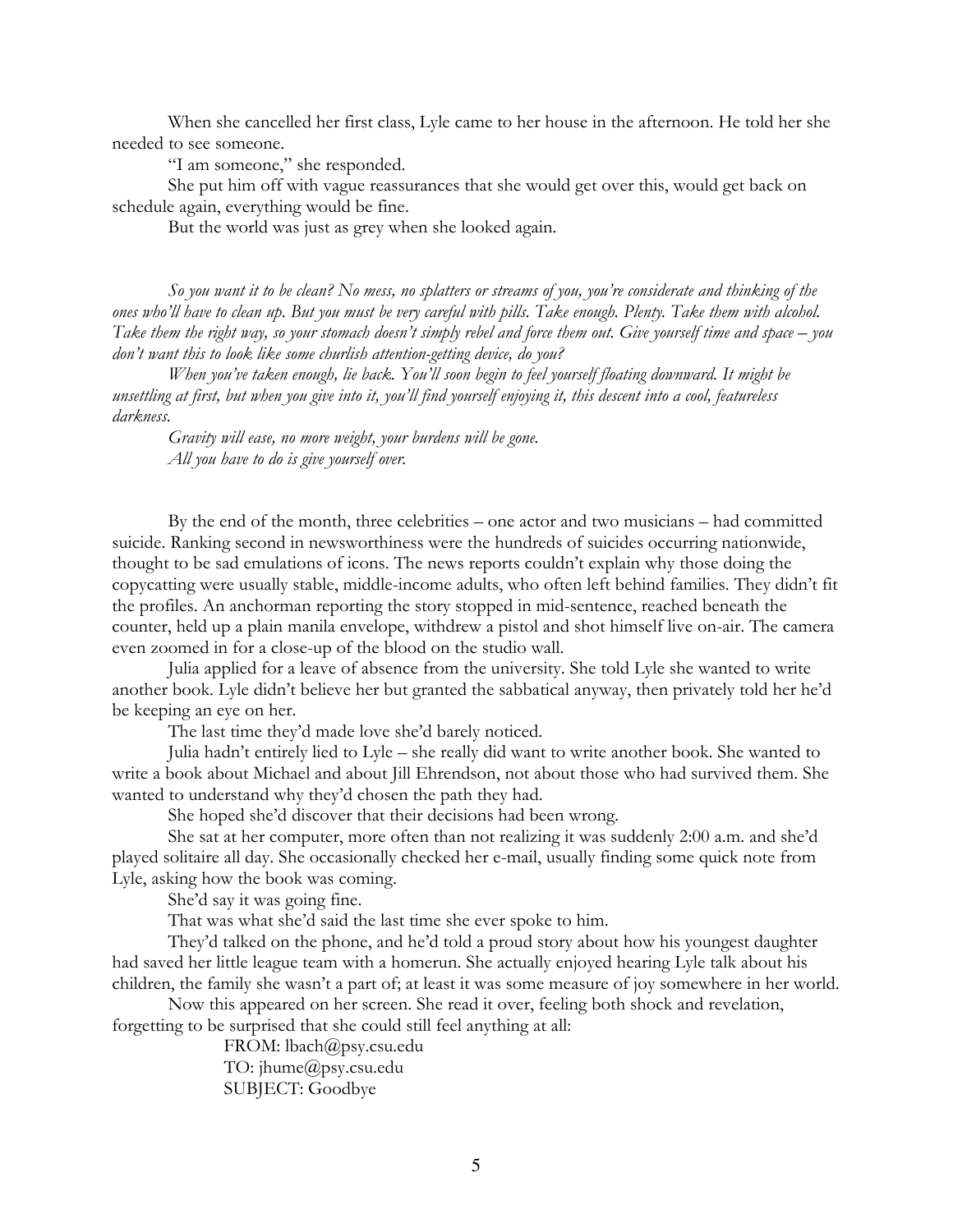>>Julia: I'm so sorry. I hate to do this to you, but I can't stop it. At least I think I now have the answer that you're searching for.

Did you know that homicides are on the rise, too? That may not sound strange, when place alongside statistics for population growth…except that homicides and suicides are both now rising at a faster percentage than births.

It's simple, isn't it, Julia? I'm surprised you didn't realize it sooner. Or maybe you did and haven't told any of the rest of us. More likely, I think, is that you wouldn't know unless you were part of it. It's nature. It's rats cannibalizing each other when the maze is too full. It's the lemmings, hurling themselves over the cliffs when there are too many of them.

A force of nature, a new force of nature for a new millennium. It's as elemental as the urge to breathe or eat or procreate. And as impossible to resist.

The phrase that I keep coming back to is 'ego-alien'. It sounds odd now to use a phrase on myself that we've applied to others, given to patients and to students. 'Ego-alien'. And this is alien, not coming from within me at all. Does that sound mad? We should know, shouldn't we? I don't feel mad. I don't feel anything at all, except – this need.

I don't know if you can use this or not. No one who hasn't felt it will believe you. Although I think soon – many more will feel it.

Goodbye, Julia. I am truly sorry for your sake that I must do this.<<

 Julia immediately signed off and dialed his number, regardless of the fact that his wife or children might answer.

 Instead the phone was answered by a man, a man she didn't know. He softly informed her that he was Lyle's brother, and that Lyle was dead.

He'd hung himself in his garage.

"It's me…Michael…"

It doesn't matter that this is a dream, does it? Michael is here to tell you the truth. That Lyle was right. That what Lyle said was the truth. That what Lyle did was the answer.

It's a force you've felt for sometime, isn't it? You've fought bravely, but why? Why continue? There's nothing to lose – except your life. But what is that, really? A collection of neuroses and disappointments, of failures and defeats? Of bad relationships and pointless obsessions? And if you had a child, you'd pass that all on to them. Wouldn't it be better to feel the rope around your neck, the gun in your hand, and know that peace will follow? Wouldn't it?

 Julia kept the e-mail to herself. She told no one about it, not the police, certainly not Lyle's family. She didn't save it, not even a print-out.

 She tried to deny it in her head. She tried to dismiss it. She tried to say Lyle was mad… And could only conclude that she was mad, as well. And that the madness was spreading. Maybe she could stop it. Maybe she could write another book, get it published, get it read.

Her academic colleagues would certainly mock her...

Until it came upon them, too. Until they felt what she was feeling now.

 It was all-encompassing, before her every hour of the day. She no longer thought about motherhood; a mindless urge to procreate had been replaced by one to destroy. She imagined guns, razors, gas, rope, poison, wrecks…